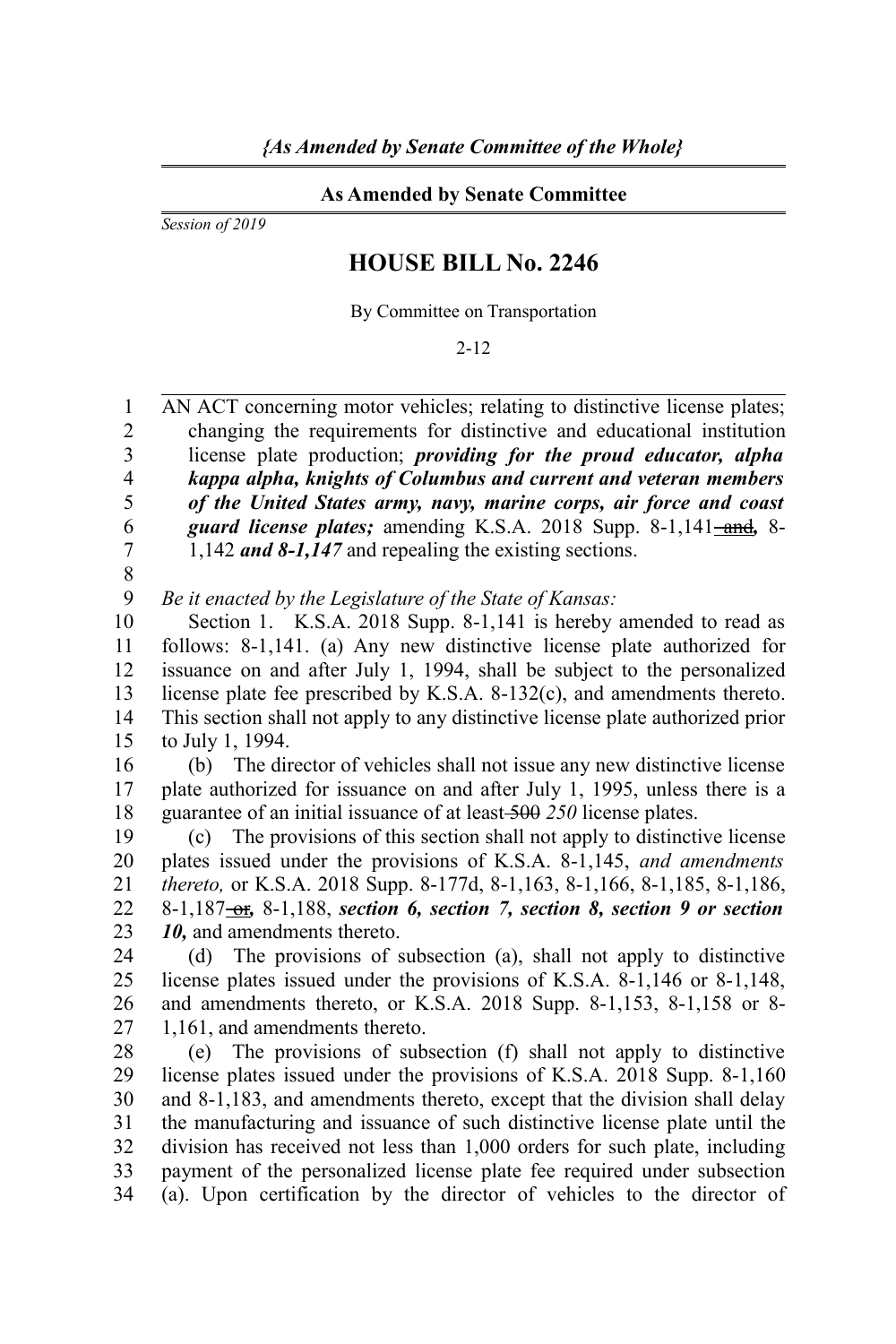accounts and reports that not less than 1,000 paid orders for such plate have been received, the director of accounts and reports shall transfer \$40,000 from the state highway fund to the distinctive license plate fund. 1 2 3

(f) (1) Any person or organization sponsoring any distinctive license plate authorized by the legislature on and after July 1, 2004, shall submit to the division of vehicles a nonrefundable amount not to exceed \$20,000 *\$5,000*, to defray the division's cost for developing such distinctive license plate. 4 5 6 7 8

(2) All moneys received under this subsection shall be remitted by the secretary of revenue to the state treasurer in accordance with the provisions of K.S.A. 75-4215, and amendments thereto. Upon receipt of each such remittance, the state treasurer shall deposit the entire amount in the state treasury to the credit of the distinctive license plate fund which is hereby created in the state treasury. All moneys credited to the distinctive license plate fund shall be used by the department of revenue only for the purpose associated with the development of distinctive license plates. All expenditures from the distinctive license plate application fee fund shall be made in accordance with appropriation acts, upon warrants of the director of accounts and reports issued pursuant to vouchers approved by the secretary of the department of revenue. 9 10 11 12 13 14 15 16 17 18 19 20

(g) (1) Except for educational institution license plates issued under K.S.A. 8-1,142, and amendments thereto, the director of vehicles shall discontinue the issuance of any distinctive license plate authorized prior to July 1, 2004, and which is subject to the provisions of subsection (b) if: 21 22 23 24

(A) Less than 500 license plates, including annual renewals, are issued for that distinctive license plate by July 1, 2006; and 25 26

(B) less than 250 *125* license plates, including annual renewals, are issued for that distinctive license plate during any subsequent two-year period after July 1, 2006. 27 28 29

(2) The director of vehicles shall discontinue the issuance of any distinctive license plate authorized on and after July 1, 2004, if: 30 31

(A) Less than 500 *250* plates, including annual renewals, are issued for that distinctive license plate by the end of the second year of sales; and 32 33

(B) less than 250 *125* license plates, including annual renewals, are issued for that distinctive license plate during any subsequent two-year period. 34 35 36

(h) An application for any distinctive license plate issued after December 31, 2012, and the corresponding royalty fee may be collected either by the county treasurer or the entity benefiting from the issuance of the distinctive license plate. Annual royalty payments collected by the county treasurers shall be remitted to the state treasurer in accordance with the provisions of K.S.A. 75-4215, and amendments thereto. Upon receipt of each such remittance the state treasurer shall deposit the entire amount 37 38 39 40 41 42 43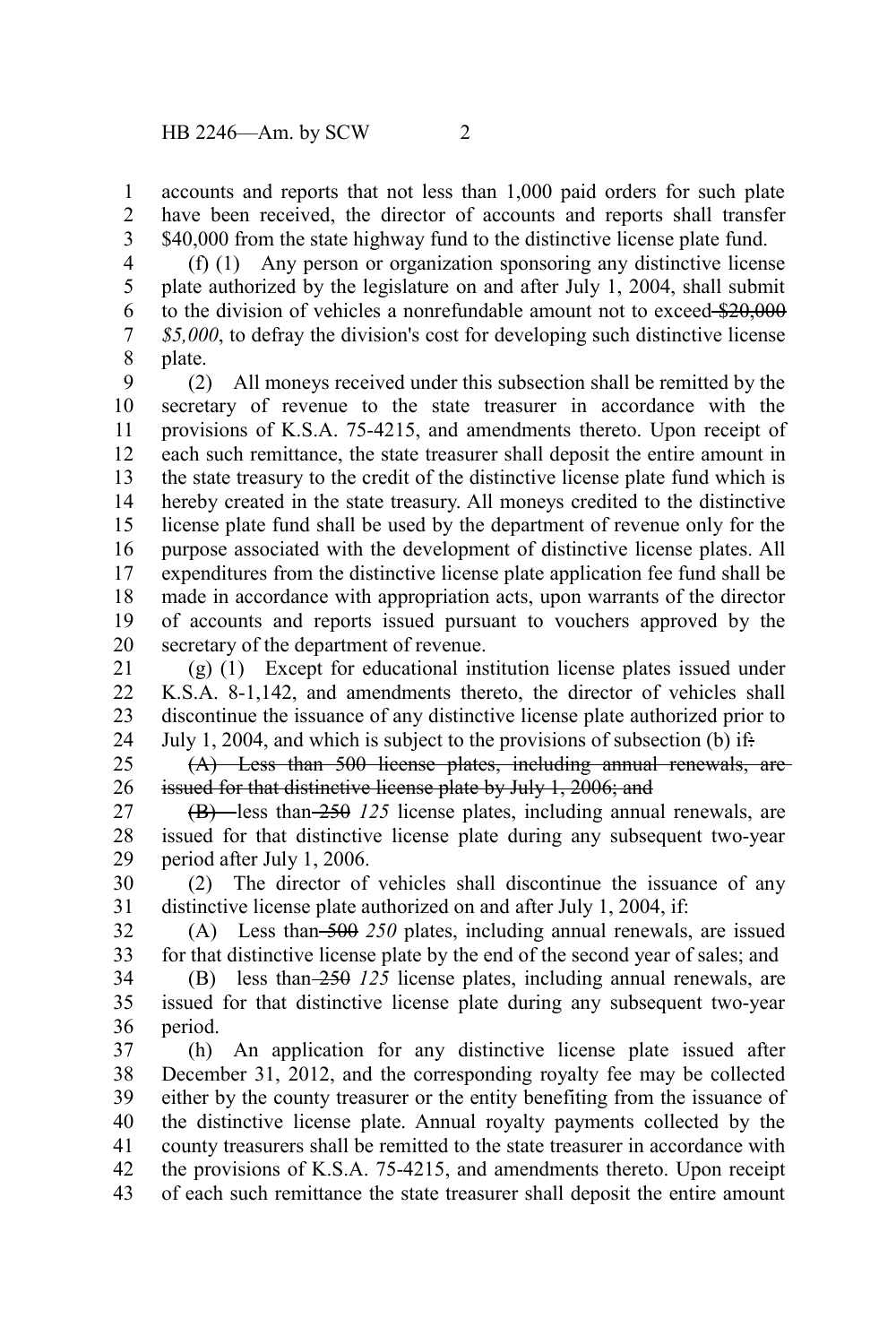in the state treasury to the credit of a segregated royalty fund which shall be administered by the state treasurer. All expenditures from the royalty fund shall be made in accordance with appropriation acts upon warrants of the director of accounts and reports issued pursuant to vouchers approved by the state treasurer or the state treasurer's designee. Payments from the royalty fund shall be made to the entity benefiting from the issuance of the distinctive license plate on a monthly basis. 1 2 3 4 5 6 7

(i) Notwithstanding any other provision of law, for any distinctive license plate, the division shall produce such distinctive license plate for a motorcycle upon request to the division by the organization sponsoring the distinctive license plate. 8 9 10 11

(j) In addition to any residency requirements for all distinctive license plates, any person not a resident of Kansas, serving as a member of the armed forces stationed in this state shall be eligible to apply for any distinctive license plate as if the individual was a resident of this state. Such person shall be eligible to renew the distinctive license plate registration as long as the person is still stationed in this state at the time the registration is renewed. 12 13 14 15 16 17 18

Sec. 2. K.S.A. 2018 Supp. 8-1,142 is hereby amended to read as follows: 8-1,142. (a) As used in this section, "educational institution" means: 19 20 21

(1) Any state educational institution under the control and supervision of the state board of regents;  $22$ 23

24

(2) any municipal university;

(3) any not-for-profit independent institution of higher education which is accredited by the north central association of colleges and secondary schools accrediting agency based on its requirements as of April 1, 1985, is operated independently and not controlled or administered by the state or any agency or subdivision thereof, maintains open enrollment and the main campus or principal place of operation of which is located in Kansas; 25 26 27 28 29 30 31

(4) any community college organized and operating under the laws of this state; and 32 33

34

(5) Haskell Indian Nations university.

(b) Any owner or lessee of one or more passenger vehicles, trucks registered for a gross weight of not more than 20,000 pounds or motorcycles, who is a resident of Kansas, upon compliance with the provisions of this section, may be issued one educational institution license plate for each such passenger vehicle, truck or motorcycle. Such license plates shall be issued for the same period of time as other license plates upon proper registration and payment of the regular license fee as provided in K.S.A. 8-143, and amendments thereto, plus the payment of an additional fee of \$5 for each plate, and either the payment to the county 35 36 37 38 39 40 41 42 43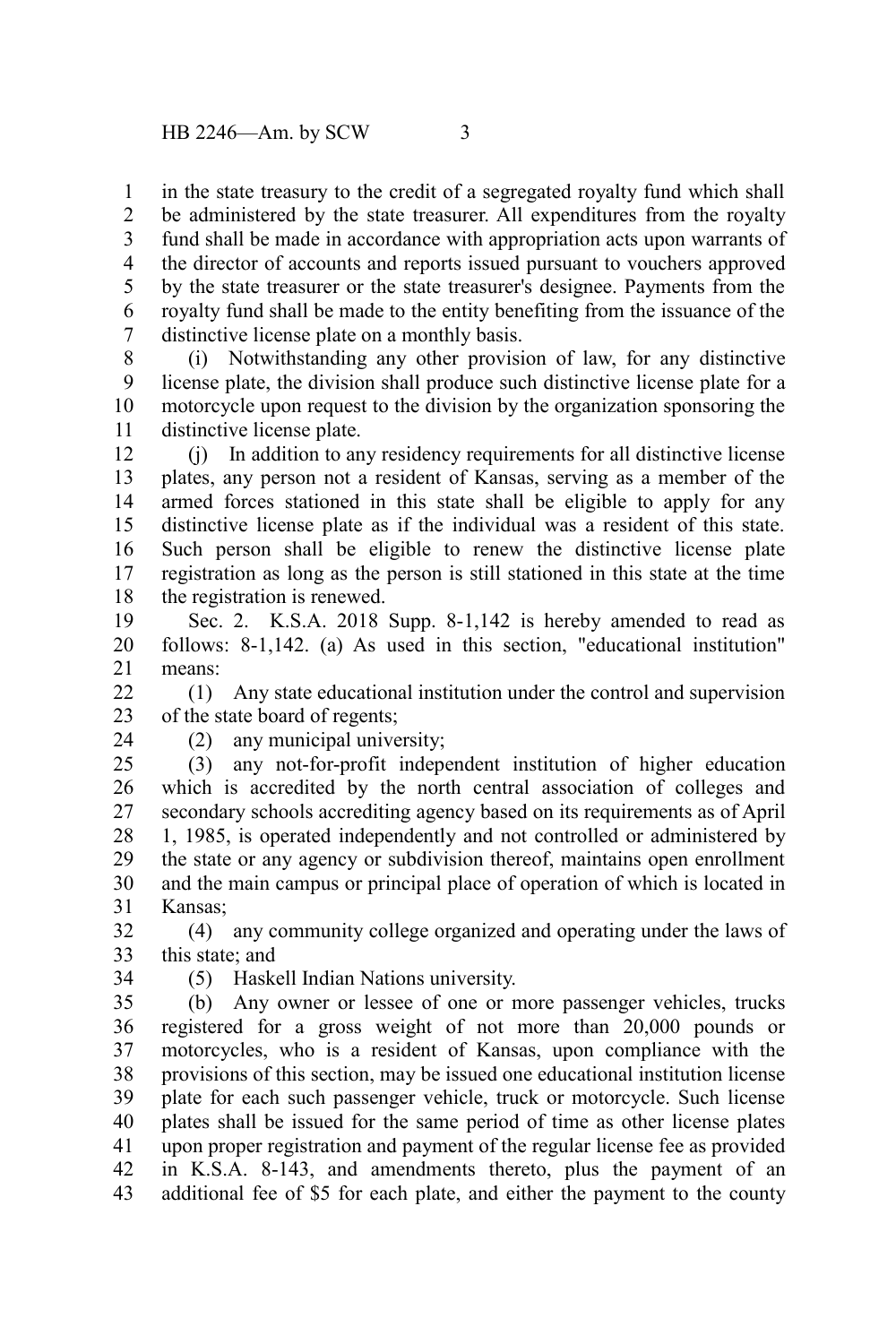treasurer of the logo use royalty payment established by the alumni association or foundation or the presentation of the annual emblem use authorization statement provided for in subsection (c). 1 2 3

(c) Any educational institution may authorize through its officially recognized alumni association or foundation the use of such institution's official emblems to be affixed on license plates as provided by this section. Any royalty payment derived from this section, except reasonable administrative costs, shall be used for recognition of academic achievement or excellence subject to the approval of the chancellor or president of the educational institution. Any motor vehicle owner or lessee may annually apply to the alumni association or foundation for the use of the institution's emblems. Upon annual application and payment to either: (1) The alumni association or foundation in an amount of not less than \$25 nor more than \$100 as an emblem use royalty payment for each educational institution license plate to be issued, the alumni association or foundation shall issue to the motor vehicle owner or lessee, without further charge, an emblem use authorization statement, which shall be presented by the motor vehicle owner or lessee at the time of registration; or (2) the county treasurer of the logo use royalty payment for each license plate to be issued. 4 5 6 7 8 9 10 11 12 13 14 15 16 17 18 19 20

(d) Any applicant for an educational institution license plate may make application for such plates not less than 60 days prior to such person's renewal of registration date, on a form prescribed and furnished by the director of vehicles, and any applicant for the educational institution license plates shall provide either the annual emblem use authorization statement provided for in subsection (c) or pay to the county treasurer the logo use royalty payment established by the alumni association or foundation. Application for registration of a passenger vehicle, truck or motorcycle and issuance of the license plates under this section shall be made by the owner or lessee in a manner prescribed by the director of vehicles upon forms furnished by the director. 21 22 23 24 25 26 27 28 29 30 31

(e) No registration or educational institution license plate issued under this section shall be transferable to any other person. 32 33

(f) The director of vehicles may transfer educational institution license plates from a leased vehicle to a purchased vehicle. 34 35

(g) Renewals of registration under this section shall be made annually, upon payment of the fee prescribed in subsection (b), in the manner prescribed in subsection (b) of K.S.A. 8-132, and amendments thereto. No renewal of registration shall be made to any applicant until such applicant provides to the county treasurer either the annual emblem use authorization statement provided for in subsection (c) or the payment of the annual emblem use royalty payment established by the alumni association or foundation. If such emblem use authorization statement is 36 37 38 39 40 41 42 43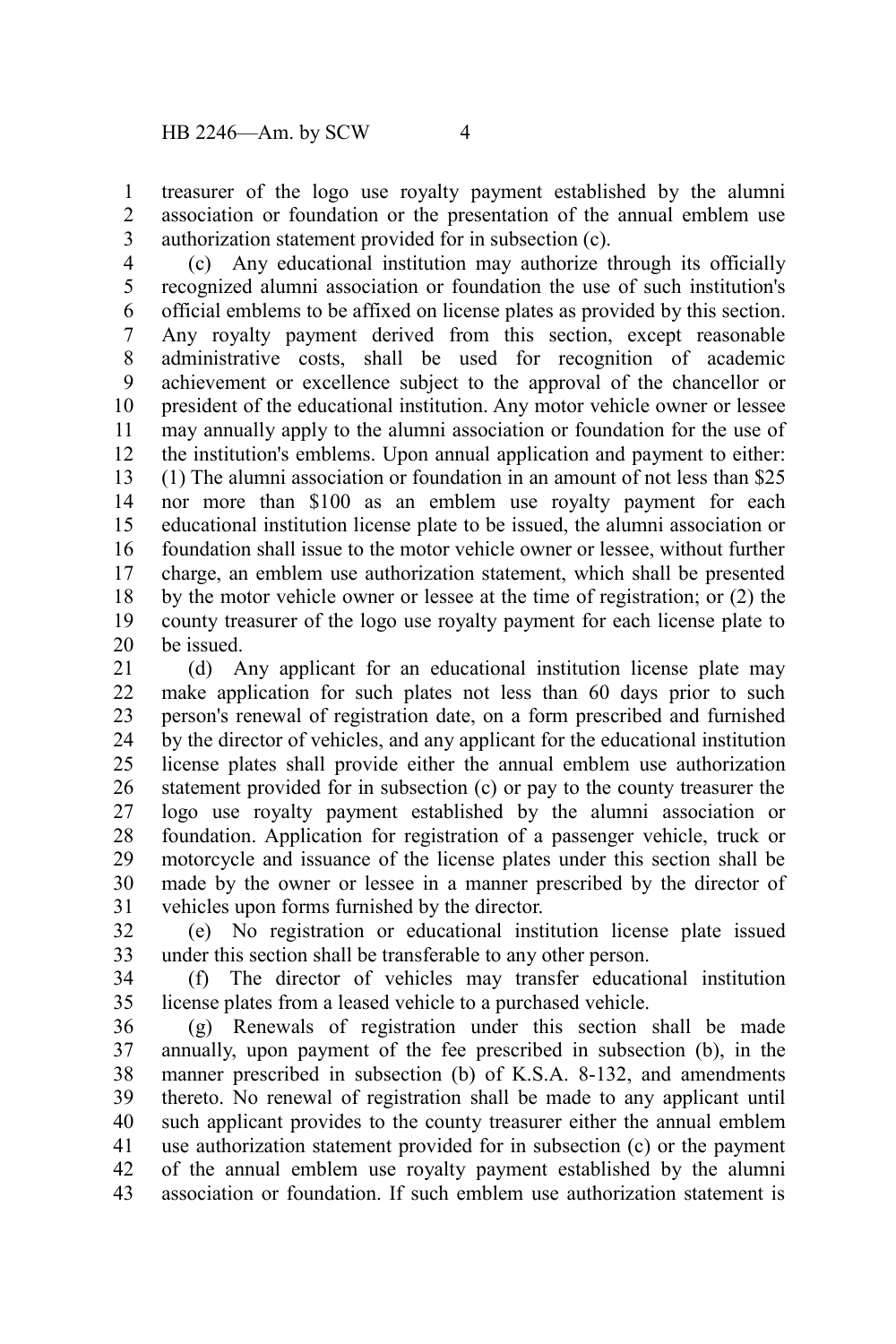not presented at the time of registration or faxed by the alumni association 1

or foundations, or the annual emblem use royalty payment is not made to 2 3

the county treasurer, the applicant shall be required to comply with K.S.A. 8-143, and amendments thereto, and return the educational institution license plates to the county treasurer of such person's residence. 4 5

(h) The director of vehicles shall not issue any educational institution license plates for any educational institution, unless such educational institution's alumni association or foundation guarantees the initial issuance of at least 500 *100* license plates. 6 7 8 9

(i) The director of vehicles shall discontinue the issuance of an educational institution's license plate authorized under this section if: 10 11

(1) Less than 500 *100* educational institution license plates, including annual renewals, are issued for an educational institution by the end of the second year of sales; and 12 13 14

(2) less than 250 *50* educational institution license plates, including annual renewals, are issued for an educational institution during any subsequent two-year period. 15 16 17

(j) Each educational institution's alumni association or foundation shall: 18 19

(1) Pay the initial cost of silk-screening *design* for such educational license plates; and 20 21

(2) provide to all county treasurers a *an electronic mail address or* toll-free telephone number where applicants can call the alumni association or foundation for information concerning the application process or the status of their license plate application.  $22$ 23 24 25

(k) Each educational institution's alumni association or foundation, with the approval of the director of vehicles and subject to the availability of materials and equipment, shall design a license plate to be issued under the provisions of this section. 26 27 28 29

(l) As a condition of receiving the educational institution license plate and any subsequent registration renewal of such plate, the applicant must provide consent to the division authorizing the division's release of motor vehicle record information, including the applicant's name, address, emblem use royalty payment amount, plate number and vehicle type to the relevant educational institution and the state treasurer. 30 31 32 33 34 35

(m) Annual royalty payments collected by county treasurers under this section shall be remitted to the state treasurer in accordance with the provisions of K.S.A. 75-4215, and amendments thereto. In the case of an educational institution that is a state educational institution as defined by K.S.A. 76-711, and amendments thereto, upon receipt of each such remittance, the state treasurer shall deposit the entire amount in the state treasury to the credit of the appropriate account of the restricted fees fund of such state educational institution. In the case of an educational 36 37 38 39 40 41 42 43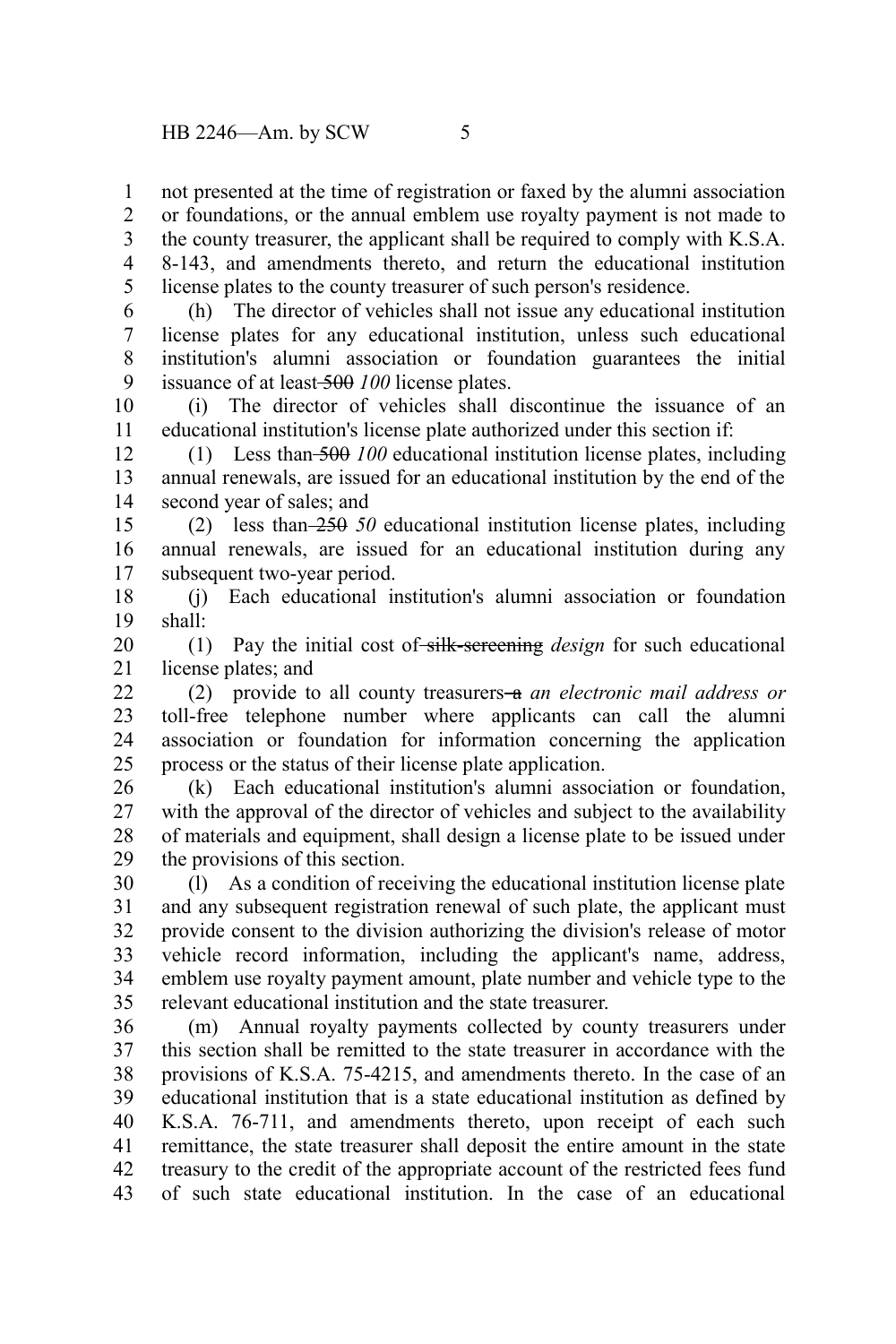institution which is not a state educational institution as defined by K.S.A. 1

76-711, and amendments thereto, upon receipt of each such remittance, the state treasurer shall remit the entire amount to the educational institutions emblem royalty fund, which is hereby created in the state treasury and shall be administered by the state treasurer. All expenditures from the educational institutions emblem royalty fund shall be made in accordance with appropriation acts upon warrants of the director of accounts and reports issued pursuant to vouchers approved by the state treasurer or the state treasurer's designee. Payments from the educational institutions emblem royalty fund to the respective educational institutions shall be made on a monthly basis. 2 3 4 5 6 7 8 9 10 11

*New Sec. 3. (a) On and after January 1, 2020, any owner or lessee of one or more passenger vehicles or trucks registered for a gross weight of 20,000 pounds or less, who is a resident of Kansas, upon compliance with the provisions of this section, may be issued one proud educator license plate for each such passenger vehicle or truck. Such license plates shall be issued for the same time as other license plates upon proper registration and payment of the regular license fee as provided in K.S.A. 8-143, and amendments thereto, and either the payment to the county treasurer of the logo use royalty payment established by the Kansas educators support foundation or the presentation of the annual logo use authorization statement provided for in subsection (b).* 12 13 14 15 16 17 18 19 20 21 22

*(b) The Kansas educators support foundation may authorize the use of its proud educator logo to be affixed on license plates as provided by this section. Any royalty payment received pursuant to this section shall be used to support the Kansas educators support foundation. Any motor vehicle owner or lessee annually may apply to the Kansas educators support foundation for the use of such logo. Upon payment to either: (1) The Kansas educators support foundation in an amount of not less than \$25 nor more than \$100 as a logo use royalty payment for each license plate to be issued, the Kansas educators support foundation shall issue to the motor vehicle owner or lessee, without further charge, a logo use authorization statement, which shall be presented by the motor vehicle owner or lessee at the time of registration; or (2) the county treasurer of the logo use royalty payment for each license plate to be issued.* 23 24 25 26 27 28 29 30 31 32 33 34 35 36

*(c) Any applicant for a license plate authorized by this section may make application for such plates not less than 60 days prior to such person's renewal of registration date, on a form prescribed and furnished by the director of vehicles, and any applicant for such license plate shall either provide the annual logo use authorization statement provided for in subsection (b) or pay to the county treasurer the logo use royalty payment established by the Kansas educators support* 37 38 39 40 41 42 43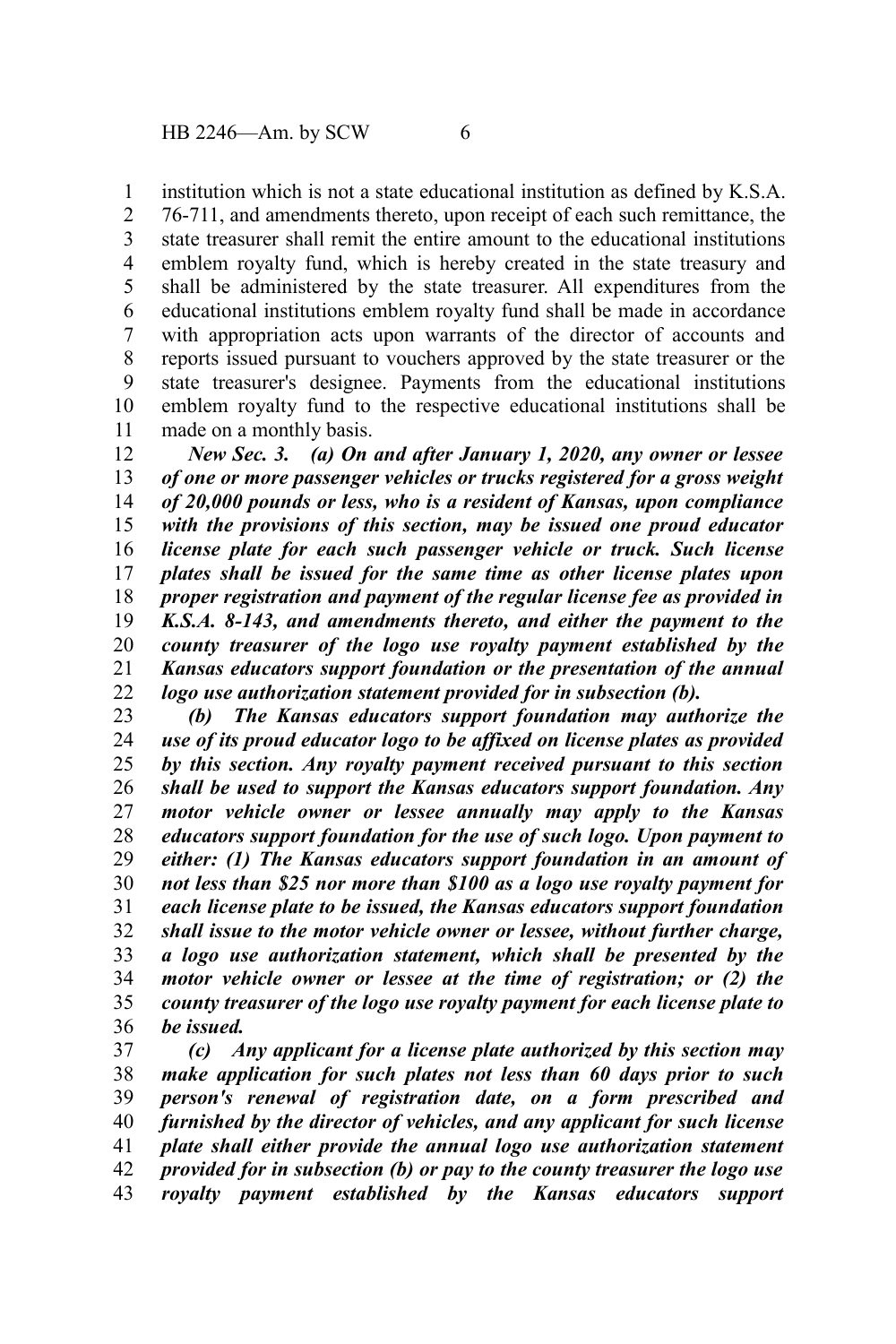*foundation. Application for registration of a passenger vehicle or truck* 1

*and issuance of the license plate under this section shall be made by the* 2

- *owner or lessee in a manner prescribed by the director of vehicles upon forms furnished by the director.* 3 4
- *(d) No registration or license plate issued under this section shall be transferable to any other person.* 5 6
- *(e) The director of vehicles may transfer proud educator license plates from a leased vehicle to a purchased vehicle.* 7 8

*(f) Renewals of registration under this section shall be made, annually, upon payment of the fee prescribed in subsection (a), in the manner prescribed in K.S.A. 8-132(b), and amendments thereto. No renewal of registration shall be made to any applicant until such applicant either provides to the county treasurer the annual logo use authorization statement provided for in subsection (b) or the payment of the logo use royalty payment as established by the Kansas educators support foundation. If such logo use authorization statement is not presented at the time of registration or faxed by the Kansas educators support foundation, or the annual logo use royalty payment is not made to the county treasurer at the time of registration, the applicant shall be required to comply with K.S.A. 8-143, and amendments thereto, and return the license plate to the county treasurer of such person's residence.* 9 10 11 12 13 14 15 16 17 18 19 20 21 22

23

*(g) The Kansas educators support foundation shall:*

*(1) Pay the initial cost of design for license plates authorized by this section; and* 24 25

*(2) provide to all county treasurers a toll-free telephone number or electronic mail address where applicants can contact the Kansas educators support foundation for information concerning the application process or the status of their license plate application.* 26 27 28 29

*(h) The Kansas educators support foundation, with the approval of the director of vehicles and subject to the availability of materials and equipment, shall design a plate to be issued under the provisions of this section.* 30 31 32 33

*(i) As a condition of receiving the proud educator license plate and any subsequent registration renewal of such plate, the applicant must provide consent to the division authorizing the division's release of motor vehicle record information, including the applicant's name, address, logo use royalty payment amount, plate number and vehicle type to the Kansas educators support foundation and the state treasurer.* 34 35 36 37 38 39

*(j) Annual logo use royalty payments collected by county treasurers under this section shall be remitted to the state treasurer in accordance with the provisions of K.S.A. 75-4215, and amendments thereto. Upon receipt of each such remittance the state treasurer shall deposit the* 40 41 42 43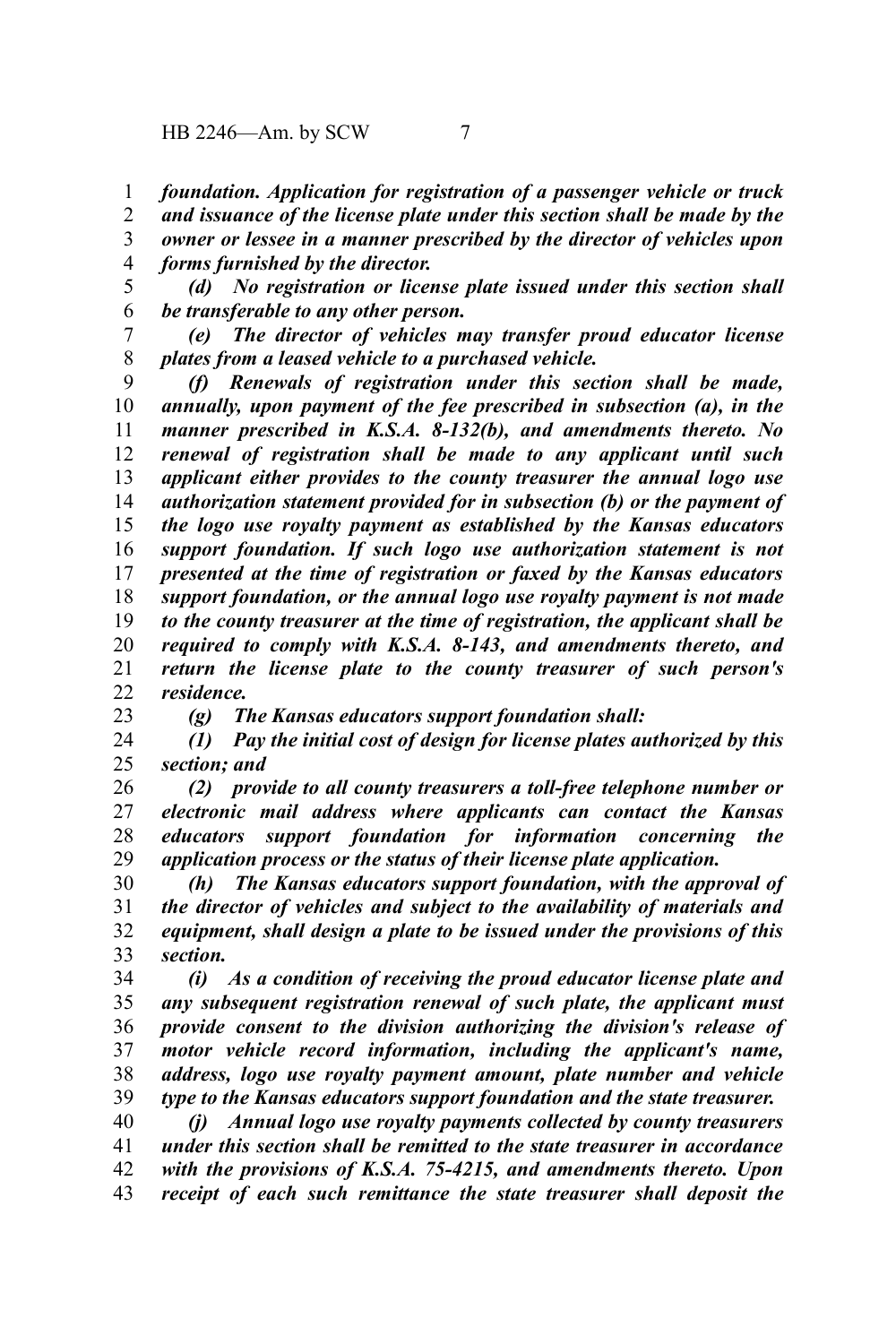*entire amount in the state treasury to the credit of the Kansas educators* 1

*support foundation royalty fund, which is hereby created in the state treasury and shall be administered by the state treasurer. All expenditures from the Kansas educators support foundation royalty fund shall be made in accordance with appropriation acts upon warrants of the director of accounts and reports issued pursuant to vouchers approved by the state treasurer or the state treasurer's designee. Payments from the Kansas educators support foundation royalty fund shall be made on a monthly basis to the Kansas independent college's foundation, unless another designee is made by the Kansas educators support foundation.* 2 3 4 5 6 7 8 9 10 11

*New Sec. 4. (a) On and after January 1, 2020, any owner or lessee of one or more passenger vehicles or trucks registered for a gross weight of 20,000 pounds or less, who is a resident of Kansas, upon compliance with the provisions of this section, may be issued one alpha kappa alpha license plate for each such passenger vehicle or truck. Such license plates shall be issued for the same time as other license plates upon proper registration and payment of the regular license fee as provided in K.S.A. 8-143, and amendments thereto, and either the payment to the county treasurer of the logo use royalty payment established by alpha kappa alpha or the presentation of the annual logo use authorization statement provided for in subsection (b).* 12 13 14 15 16 17 18 19 20 21 22

*(b) Alpha kappa alpha may authorize the use of its logo to be affixed on license plates as provided by this section. Any royalty payment received pursuant to this section shall be used to support alpha kappa alpha. Any motor vehicle owner or lessee annually may apply to alpha kappa alpha for the use of such logo. Upon payment to either: (1) Alpha kappa alpha in an amount of not less than \$25 nor more than \$100 as a logo use royalty payment for each license plate to be issued, alpha kappa alpha shall issue to the motor vehicle owner or lessee, without further charge, a logo use authorization statement, which shall be presented by the motor vehicle owner or lessee at the time of registration; or (2) the county treasurer of the logo use royalty payment for each license plate to be issued.* 23 24 25 26 27 28 29 30 31 32 33 34

*(c) Any applicant for a license plate authorized by this section may make application for such plates not less than 60 days prior to such person's renewal of registration date, on a form prescribed and furnished by the director of vehicles, and any applicant for such license plate shall either provide the annual logo use authorization statement provided for in subsection (b) or pay to the county treasurer the logo use royalty payment established by alpha kappa alpha. Application for registration of a passenger vehicle or truck and issuance of the license plate under this section shall be made by the owner or lessee in a* 35 36 37 38 39 40 41 42 43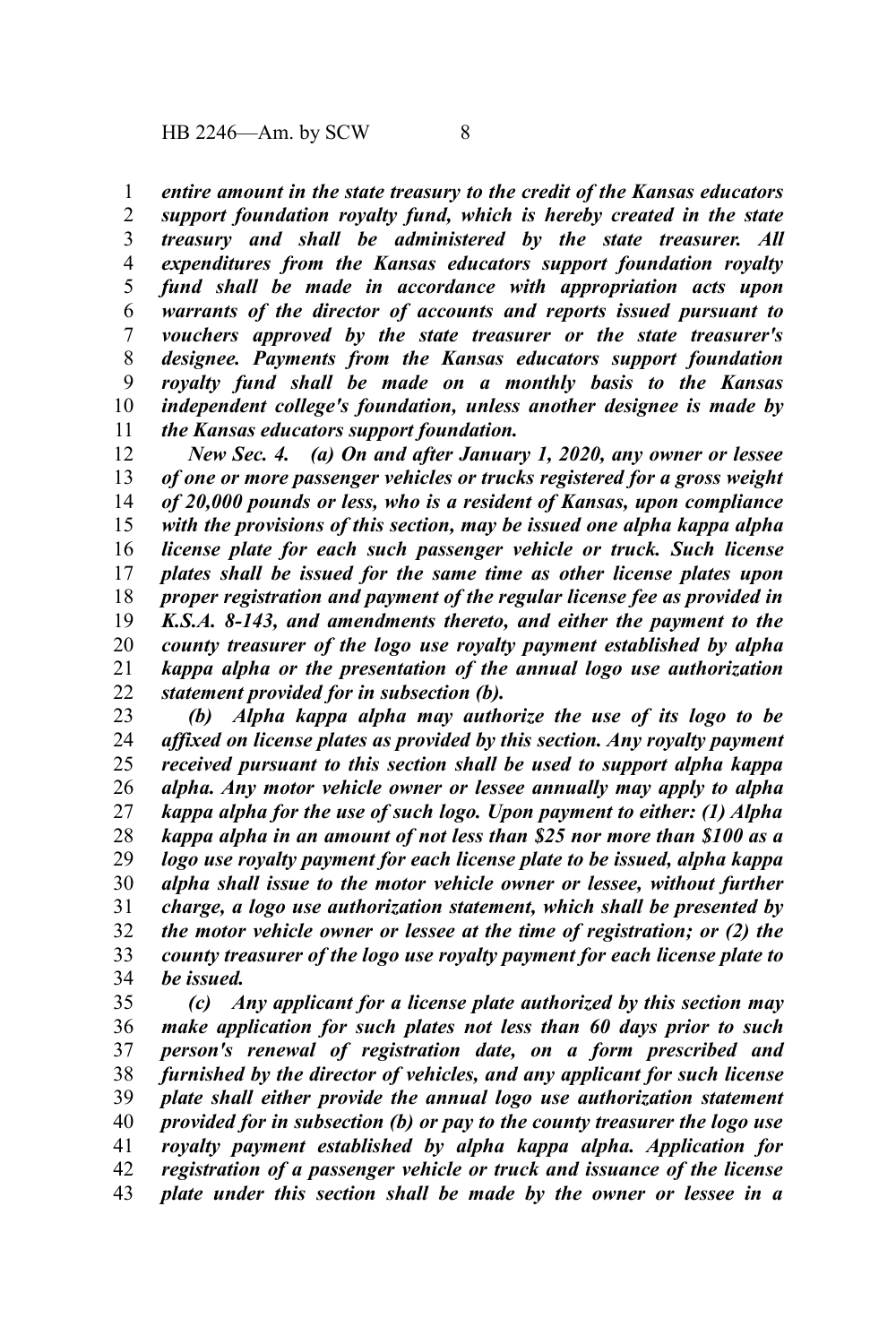HB 2246—Am. by SCW 9

*manner prescribed by the director of vehicles upon forms furnished by the director.* 1 2

*(d) No registration or license plate issued under this section shall be transferable to any other person.* 3 4

*(e) The director of vehicles may transfer the alpha kappa alpha license plates from a leased vehicle to a purchased vehicle.* 5 6

*(f) Renewals of registration under this section shall be made annually, upon payment of the fee prescribed in subsection (a), in the manner prescribed in K.S.A. 8-132(b), and amendments thereto. No renewal of registration shall be made to any applicant until such applicant either provides to the county treasurer either the annual logo use authorization statement provided for in subsection (b) or the payment of the logo use royalty payment as established by alpha kappa alpha. If such logo use authorization statement is not presented at the time of registration or faxed by alpha kappa alpha, or the annual logo use royalty payment is not made to the county treasurer at the time of registration, the applicant shall be required to comply with K.S.A. 8-143, and amendments thereto, and return the license plate to the county treasurer of such person's residence.* 7 8 9 10 11 12 13 14 15 16 17 18 19

20

*(g) Alpha kappa alpha shall:*

*(1) Pay the initial cost of design for license plates authorized by this section; and* 21 22

*(2) provide to all county treasurers an electronic mail address or toll-free telephone number where applicants can call alpha kappa alpha for information concerning the application process or the status of their license plate application.* 23 24 25 26

*(h) Alpha kappa alpha, with the approval of the director of vehicles and subject to the availability of materials and equipment, shall design a plate to be issued under the provisions of this section.* 27 28 29

*(i) As a condition of receiving the alpha kappa alpha license plate and any subsequent registration renewal of such plate, the applicant must provide consent to the division authorizing the division's release of motor vehicle record information, including the applicant's name, address, logo use royalty payment amount, plate number and vehicle type to alpha kappa alpha and the state treasurer.* 30 31 32 33 34 35

*(j) Annual logo use royalty payments collected by county treasurers under this section shall be remitted to the state treasurer in accordance with the provisions of K.S.A. 75-4215, and amendments thereto. Upon receipt of each such remittance the state treasurer shall deposit the entire amount in the state treasury to the credit of the alpha kappa alpha royalty fund, which is hereby created in the state treasury and shall be administered by the state treasurer. All expenditures from the alpha kappa alpha royalty fund shall be made in accordance with* 36 37 38 39 40 41 42 43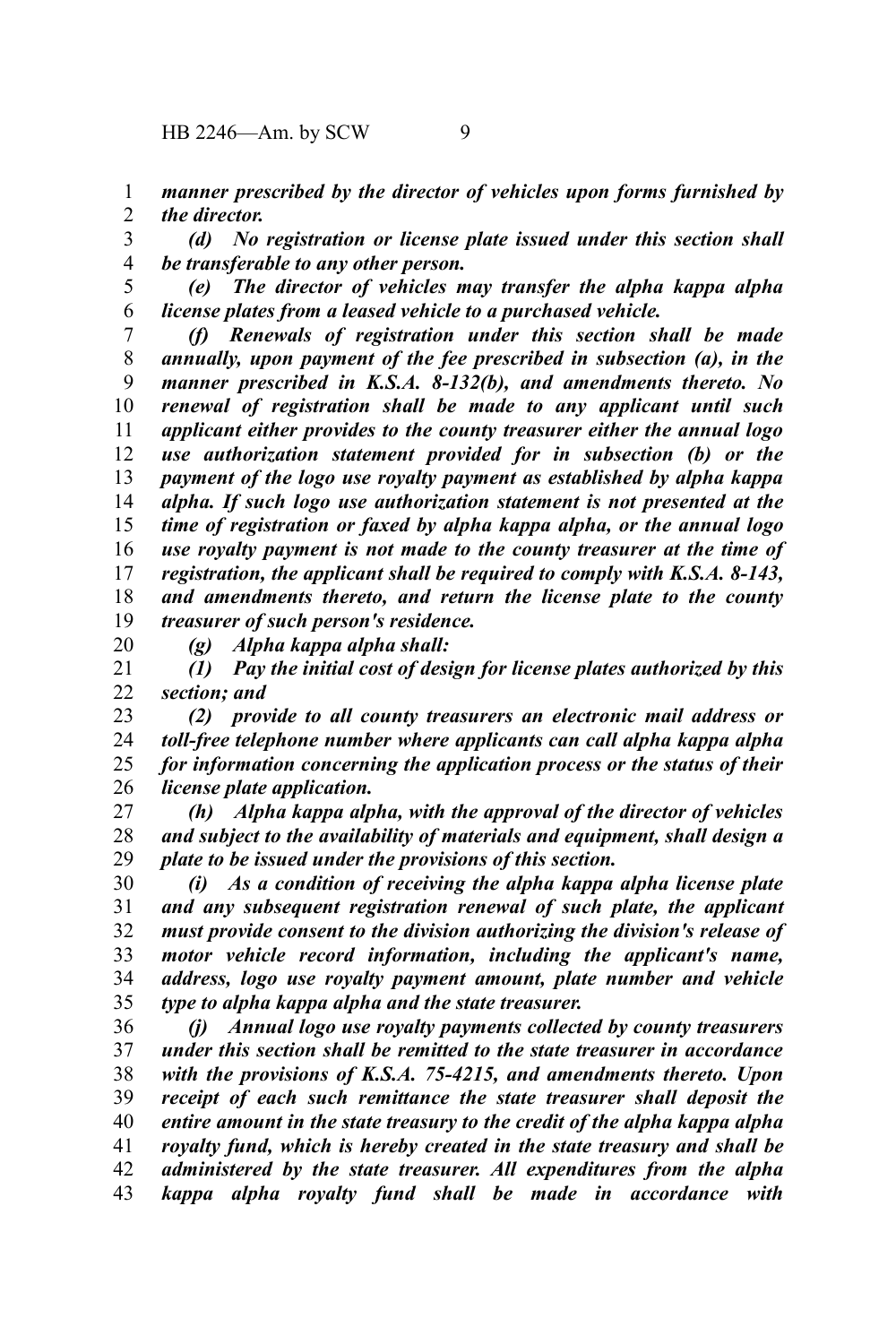*appropriation acts upon warrants of the director of accounts and reports* 1

*issued pursuant to vouchers approved by the state treasurer or the state treasurer's designee. Payments from the alpha kappa alpha royalty fund to the appropriate designee of alpha kappa alpha shall be made on a* 2 3 4

*monthly basis.* 5

*New Sec. 5. (a) On and after January 1, 2020, any owner or lessee of one or more passenger vehicles or trucks registered for a gross weight of 20,000 pounds or less, who is a resident of Kansas, upon compliance with the provisions of this section, may be issued one knights of Columbus license plate for each such passenger vehicle or truck. Such license plates shall be issued for the same time as other license plates upon proper registration and payment of the regular license fee as provided in K.S.A. 8-143, and amendments thereto, and either the payment to the county treasurer of the logo use royalty payment established by the knights of Columbus Kansas state council or the presentation of the annual logo use authorization statement provided for in subsection (b).* 6 7 8 9 10 11 12 13 14 15 16 17

*(b) The knights of Columbus Kansas state council may authorize the use of its logo to be affixed on license plates as provided by this section. Any royalty payment received pursuant to this section shall be used to support the knights of Columbus Kansas state council. Any motor vehicle owner or lessee annually may apply to the knights of Columbus Kansas state council for the use of such logo. Upon annual application and payment to either: (1) The knights of Columbus Kansas state council in an amount of not less than \$25 nor more than \$100 as a logo use royalty payment for each license plate to be issued, the knights of Columbus Kansas state council shall issue to the motor vehicle owner or lessee, without further charge, a logo use authorization statement, which shall be presented by the motor vehicle owner or lessee at the time of registration; or (2) the county treasurer of the logo use royalty payment for each license plate to be issued.* 18 19 20 21 22 23 24 25 26 27 28 29 30 31

*(c) Any applicant for a license plate authorized by this section may make application for such plates not less than 60 days prior to such person's renewal of registration date, on a form prescribed and furnished by the director of vehicles, and any applicant for such license plate shall either provide the annual logo use authorization statement provided for in subsection (b) or pay to the county treasurer the logo use royalty payment established by the knights of Columbus Kansas state council. Application for registration of a passenger vehicle or truck and issuance of the license plate under this section shall be made by the owner or lessee in a manner prescribed by the director of vehicles upon forms furnished by the director.* 32 33 34 35 36 37 38 39 40 41 42

*(d) No registration or license plate issued under this section shall* 43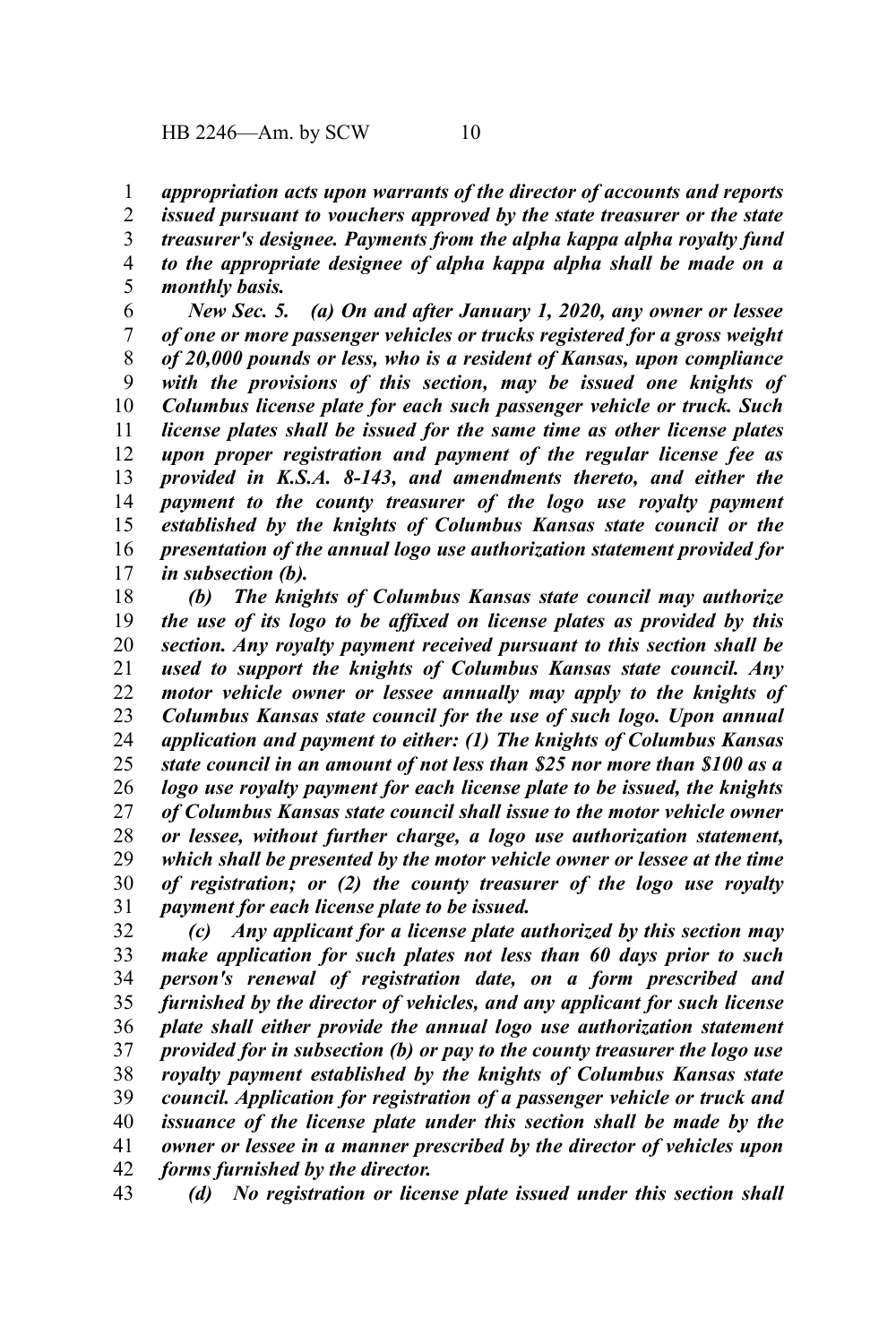*be transferable to any other person.* 1

*(e) The director of vehicles may transfer the knights of Columbus license plates from a leased vehicle to a purchased vehicle.* 2 3

*(f) Renewals of registration under this section shall be made annually, upon payment of the fee prescribed in subsection (a), in the manner prescribed in K.S.A. 8-132(b), and amendments thereto. No renewal of registration shall be made to any applicant until such applicant either provides to the county treasurer either the annual logo use authorization statement provided for in subsection (b) or the payment of the logo use royalty payment as established by the knights of Columbus Kansas state council. If such logo use authorization statement is not presented at the time of registration or faxed by the knights of Columbus Kansas state council, or the annual logo use royalty payment is not made to the county treasurer at the time of registration, the applicant shall be required to comply with K.S.A. 8-143, and amendments thereto, and return the license plate to the county treasurer of such person's residence.* 4 5 6 7 8 9 10 11 12 13 14 15 16 17

18

*(g) The knights of Columbus Kansas state council shall:*

*(1) Pay the initial cost of design for license plates authorized by this section; and* 19 20

*(2) provide to all county treasurers an electronic mail address or toll-free telephone number where applicants can call the knights of Columbus Kansas state council for information concerning the application process or the status of their license plate application.* 21 22 23 24

*(h) The knights of Columbus Kansas state council, with the approval of the director of vehicles and subject to the availability of materials and equipment, shall design a plate to be issued under the provisions of this section.* 25 26 27 28

*(i) As a condition of receiving the knights of Columbus license plate and any subsequent registration renewal of such plate, the applicant must provide consent to the division authorizing the division's release of motor vehicle record information, including the applicant's name, address, logo use royalty payment amount, plate number and vehicle type to knights of Columbus Kansas state council and the state treasurer.* 29 30 31 32 33 34 35

*(j) Annual logo use royalty payments collected by county treasurers under this section shall be remitted to the state treasurer in accordance with the provisions of K.S.A. 75-4215, and amendments thereto. Upon receipt of each such remittance, the state treasurer shall deposit the entire amount in the state treasury to the credit of the knights of Columbus royalty fund, which is hereby created in the state treasury and shall be administered by the state treasurer. All expenditures from the knights of Columbus royalty fund shall be made in accordance with* 36 37 38 39 40 41 42 43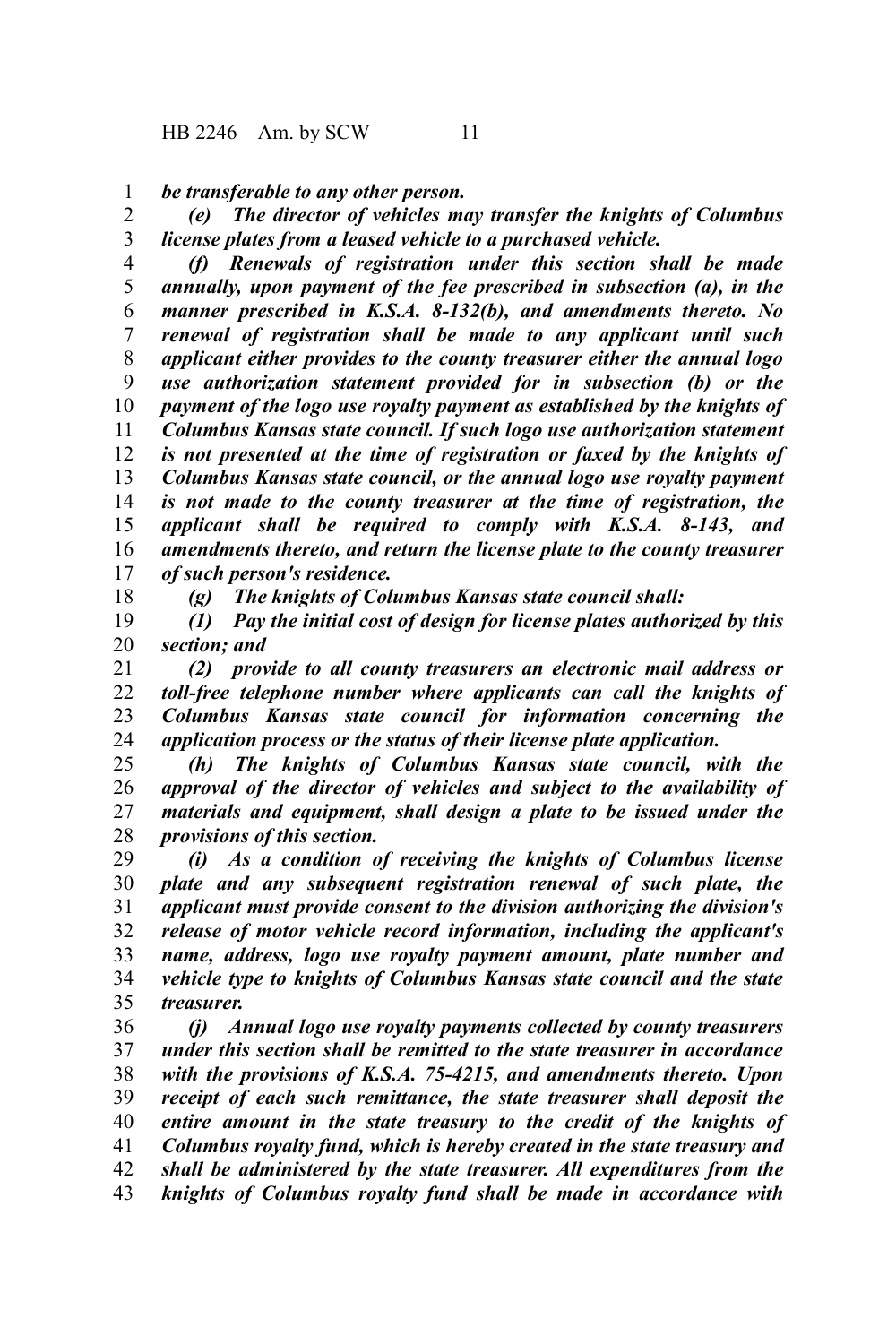*appropriation acts upon warrants of the director of accounts and reports* 1

*issued pursuant to vouchers approved by the state treasurer or the state treasurer's designee. Payments from the knights of Columbus royalty fund to the appropriate designee of the knights of Columbus Kansas state council shall be made on a monthly basis.* 2 3 4 5

*New Sec. 6. (a) On and after January 1, 2020, any owner or lessee of one or more passenger vehicles, trucks of a gross weight of 20,000 pounds or less or motorcycles, who is a resident of Kansas, and who submits satisfactory proof to the director of vehicles, in accordance with rules and regulations adopted by the secretary of revenue, that such person is currently serving in the United States army or has separated from the United States army and was honorably discharged or received a general discharge under honorable conditions, upon compliance with the provisions of this section, may be issued one distinctive license plate for each such passenger vehicle, truck or motorcycle designating such person as a current member or veteran of the United States army. Such license plates shall be issued for the same period of time as other license plates upon proper registration and payment of the regular license fee as provided in K.S.A. 8-143, and amendments thereto.* 6 7 8 9 10 11 12 13 14 15 16 17 18 19

*(b) Any person who is a current member or veteran of the United States army may make application for such distinctive license plates, not less than 60 days prior to such person's renewal of registration date, on a form prescribed and furnished by the director of vehicles, and any applicant for the distinctive license plates shall furnish the director with proof as the director shall require that the applicant is a current member or veteran of the United States army. Application for the registration of a passenger vehicle, truck or motorcycle and issuance of the license plates under this section shall be made by the owner or lessee in a manner prescribed by the director of vehicles upon forms furnished by the director.* 20 21 22 23 24 25 26 27 28 29 30

*(c) No registration or distinctive license plate issued under the authority of this section shall be transferable to any other person.* 31 32

*(d) Renewals of registration under this section shall be made annually, upon payment of the fee prescribed in subsection (a), in the manner prescribed in K.S.A. 8-132(b), and amendments thereto. No renewal of registration shall be made to any applicant until such applicant has filed with the director a form as provided in subsection (b). If such form is not filed, the applicant shall be required to comply with K.S.A. 8-143, and amendments thereto, and return the distinctive license plates to the county treasurer of such person's residence.* 33 34 35 36 37 38 39 40

*New Sec. 7. (a) On and after January 1, 2020, any owner or lessee of one or more passenger vehicles, trucks of a gross weight of 20,000 pounds or less or motorcycles, who is a resident of Kansas, and who* 41 42 43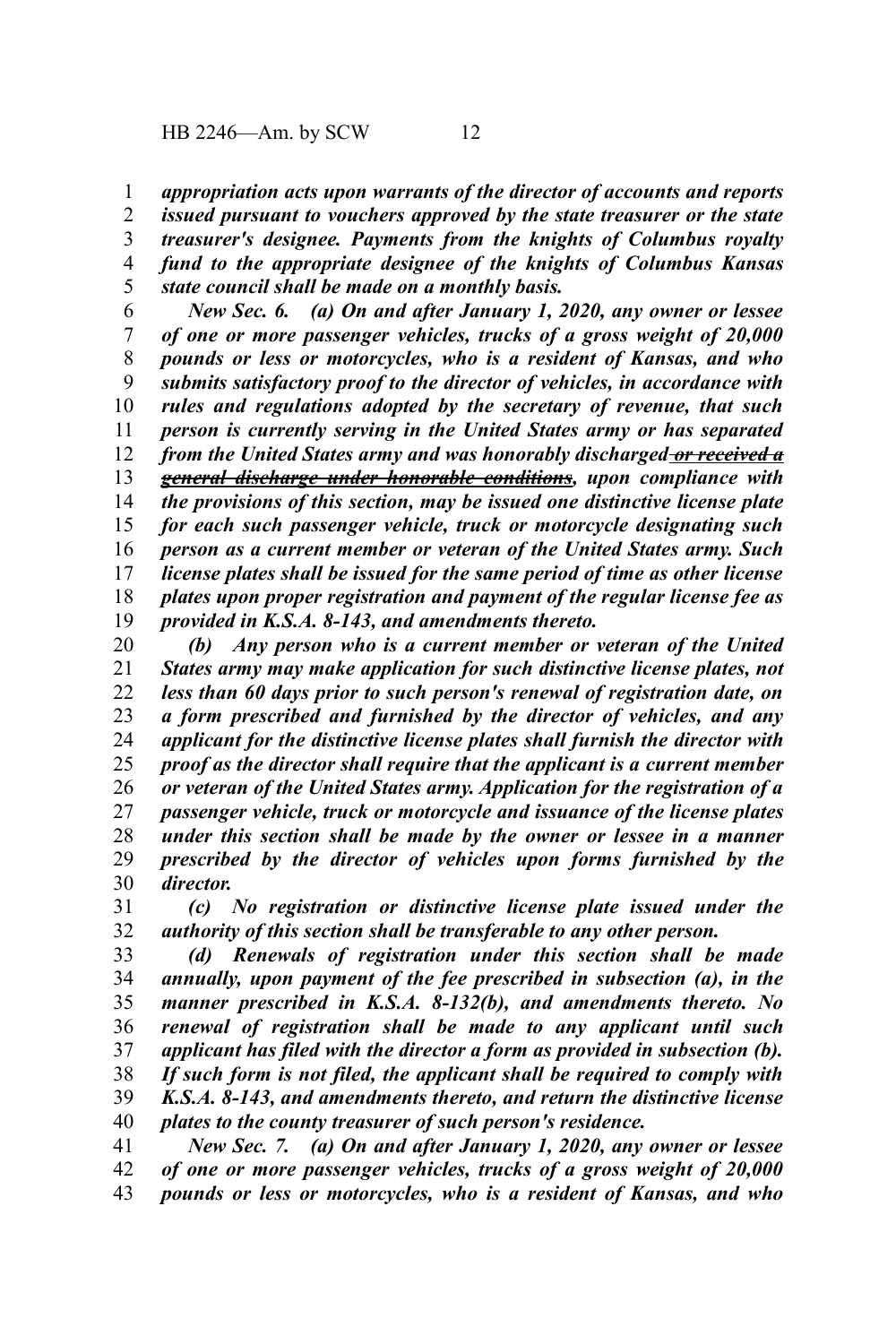HB 2246—Am. by SCW 13

*submits satisfactory proof to the director of vehicles, in accordance with rules and regulations adopted by the secretary of revenue, that such person is currently serving in the United States navy or has separated from the United States navy and was honorably discharged or received a general discharge under honorable conditions, upon compliance with the provisions of this section, may be issued one distinctive license plate for each such passenger vehicle, truck or motorcycle designating such person as a current member or veteran of the United States navy. Such license plates shall be issued for the same period of time as other license plates upon proper registration and payment of the regular license fee as provided in K.S.A. 8-143, and amendments thereto.* 1 2 3 4 5 6 7 8 9 10 11

*(b) Any person who is a current member or veteran of the United States navy may make application for such distinctive license plates, not less than 60 days prior to such person's renewal of registration date, on a form prescribed and furnished by the director of vehicles, and any applicant for the distinctive license plates shall furnish the director with proof as the director shall require that the applicant is a current member or veteran of the United States navy. Application for the registration of a passenger vehicle, truck or motorcycle and issuance of the license plates under this section shall be made by the owner or lessee in a manner prescribed by the director of vehicles upon forms furnished by the director.* 12 13 14 15 16 17 18 19 20 21 22

*(c) No registration or distinctive license plate issued under the authority of this section shall be transferable to any other person.* 23 24

*(d) Renewals of registration under this section shall be made annually, upon payment of the fee prescribed in subsection (a), in the manner prescribed in K.S.A. 8-132(b), and amendments thereto. No renewal of registration shall be made to any applicant until such applicant has filed with the director a form as provided in subsection (b). If such form is not filed, the applicant shall be required to comply with K.S.A. 8-143, and amendments thereto, and return the distinctive license plates to the county treasurer of such person's residence.* 25 26 27 28 29 30 31 32

*New Sec. 8. (a) On and after January 1, 2020, any owner or lessee of one or more passenger vehicles, trucks of a gross weight of 20,000 pounds or less or motorcycles, who is a resident of Kansas, and who submits satisfactory proof to the director of vehicles, in accordance with rules and regulations adopted by the secretary of revenue, that such person is currently serving in the United States marine corps or has separated from the United States marine corps and was honorably discharged or received a general discharge under honorable conditions, upon compliance with the provisions of this section, may be issued one distinctive license plate for each such passenger vehicle, truck or* 33 34 35 36 37 38 39 40 41 42

*motorcycle designating such person as a current member or veteran of* 43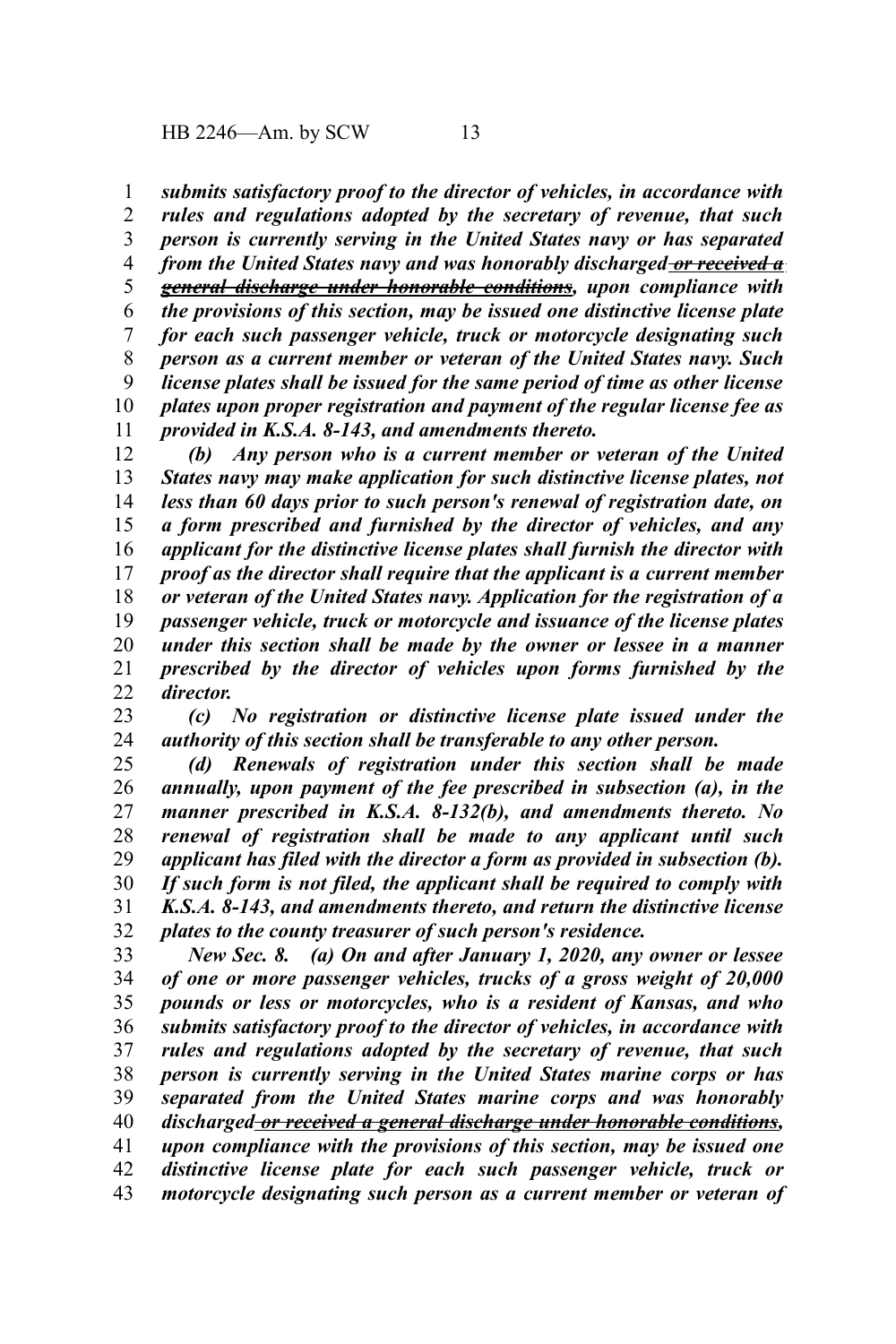*the United States marine corps. Such license plates shall be issued for the same period of time as other license plates upon proper registration* 1 2

*and payment of the regular license fee as provided in K.S.A. 8-143, and amendments thereto.* 3 4

*(b) Any person who is a current member or veteran of the United States marine corps may make application for such distinctive license plates, not less than 60 days prior to such person's renewal of registration date, on a form prescribed and furnished by the director of vehicles, and any applicant for the distinctive license plates shall furnish the director with proof as the director shall require that the applicant is a current member or veteran of the United States marine corps. Application for the registration of a passenger vehicle, truck or motorcycle and issuance of the license plates under this section shall be made by the owner or lessee in a manner prescribed by the director of vehicles upon forms furnished by the director.* 5 6 7 8 9 10 11 12 13 14 15

*(c) No registration or distinctive license plate issued under the authority of this section shall be transferable to any other person.* 16 17

*(d) Renewals of registration under this section shall be made annually, upon payment of the fee prescribed in subsection (a), in the manner prescribed in K.S.A. 8-132(b), and amendments thereto. No renewal of registration shall be made to any applicant until such applicant has filed with the director a form as provided in subsection (b). If such form is not filed, the applicant shall be required to comply with K.S.A. 8-143, and amendments thereto, and return the distinctive license plates to the county treasurer of such person's residence.* 18 19 20 21 22 23 24 25

*New Sec. 9. (a) On and after January 1, 2020, any owner or lessee of one or more passenger vehicles, trucks of a gross weight of 20,000 pounds or less or motorcycles, who is a resident of Kansas, and who submits satisfactory proof to the director of vehicles, in accordance with rules and regulations adopted by the secretary of revenue, that such person is currently serving in the United States air force or has separated from the United States air force and was honorably discharged or received a general discharge under honorable conditions, upon compliance with the provisions of this section, may be issued one distinctive license plate for each such passenger vehicle, truck or motorcycle designating such person as a current member or veteran of the United States air force. Such license plates shall be issued for the same period of time as other license plates upon proper registration and payment of the regular license fee as provided in K.S.A. 8-143, and amendments thereto.* 26 27 28 29 30 31 32 33 34 35 36 37 38 39 40

*(b) Any person who is a current member or veteran of the United States air force may make application for such distinctive license plates, not less than 60 days prior to such person's renewal of registration date,* 41 42 43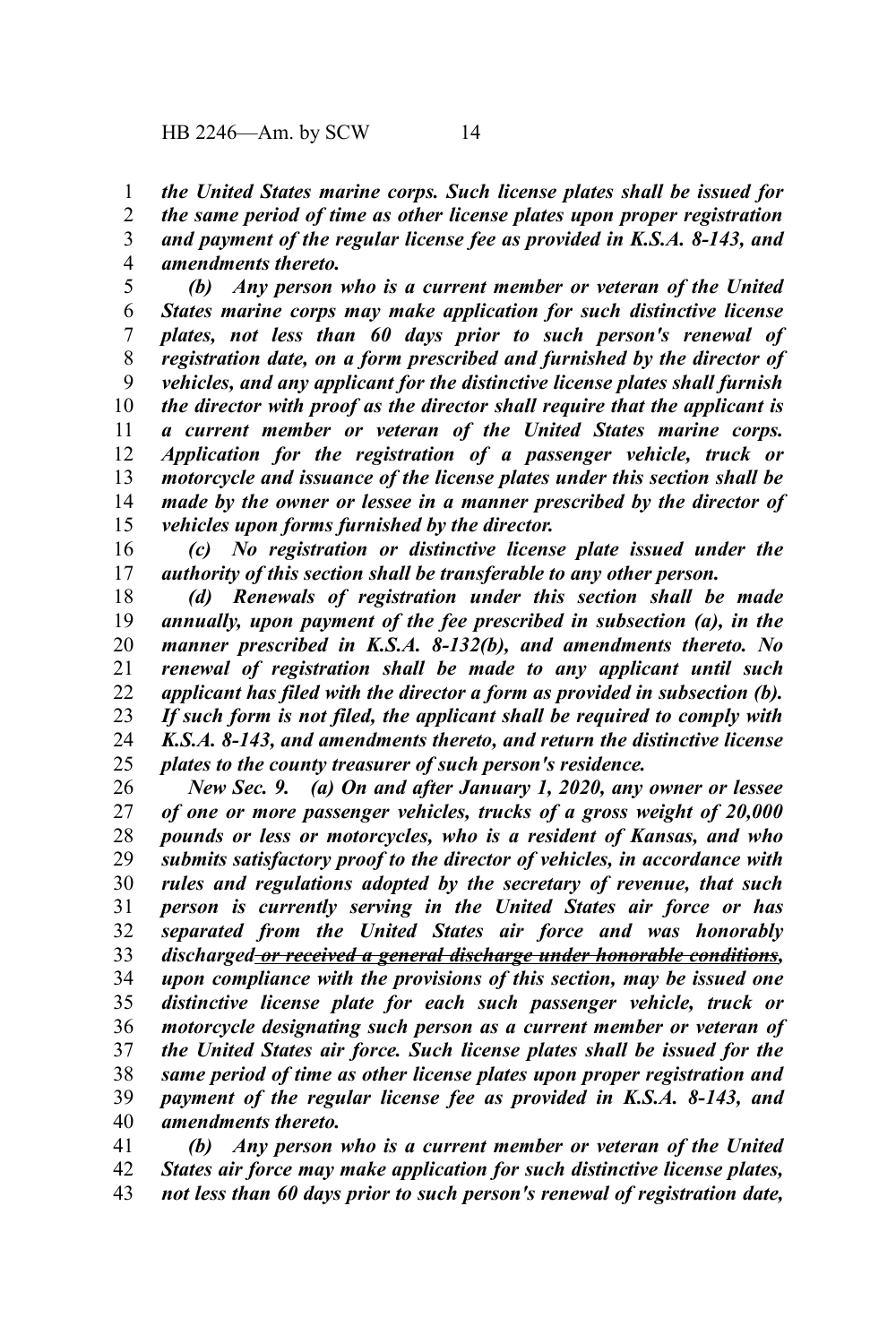*on a form prescribed and furnished by the director of vehicles, and any* 1

*applicant for the distinctive license plates shall furnish the director with proof as the director shall require that the applicant is a current member or veteran of the United States air force. Application for the registration of a passenger vehicle, truck or motorcycle and issuance of the license plates under this section shall be made by the owner or lessee in a manner prescribed by the director of vehicles upon forms furnished by the director.* 2 3 4 5 6 7 8

*(c) No registration or distinctive license plate issued under the authority of this section shall be transferable to any other person.* 9 10

*(d) Renewals of registration under this section shall be made annually, upon payment of the fee prescribed in subsection (a), in the manner prescribed in K.S.A. 8-132(b), and amendments thereto. No renewal of registration shall be made to any applicant until such applicant has filed with the director a form as provided in subsection (b). If such form is not filed, the applicant shall be required to comply with K.S.A. 8-143, and amendments thereto, and return the distinctive license plates to the county treasurer of such person's residence.* 11 12 13 14 15 16 17 18

*New Sec. 10. (a) On and after January 1, 2020, any owner or lessee of one or more passenger vehicles, trucks of a gross weight of 20,000 pounds or less or motorcycles, who is a resident of Kansas, and who submits satisfactory proof to the director of vehicles, in accordance with rules and regulations adopted by the secretary of revenue, that such person is currently serving in the United States coast guard or has separated from the United States coast guard and was honorably discharged or received a general discharge under honorable conditions, upon compliance with the provisions of this section, may be issued one distinctive license plate for each such passenger vehicle, truck or motorcycle designating such person as a current member or veteran of the United States coast guard. Such license plates shall be issued for the same period of time as other license plates upon proper registration and payment of the regular license fee as provided in K.S.A. 8-143, and amendments thereto.* 19 20 21 22 23 24 25 26 27 28 29 30 31 32 33

*(b) Any person who is a current member or veteran of the United States coast guard may make application for such distinctive license plates, not less than 60 days prior to such person's renewal of registration date, on a form prescribed and furnished by the director of vehicles, and any applicant for the distinctive license plates shall furnish the director with proof as the director shall require that the applicant is a current member or veteran of the United States coast guard. Application for the registration of a passenger vehicle, truck or motorcycle and issuance of the license plates under this section shall be made by the owner or lessee in a manner prescribed by the director of* 34 35 36 37 38 39 40 41 42 43